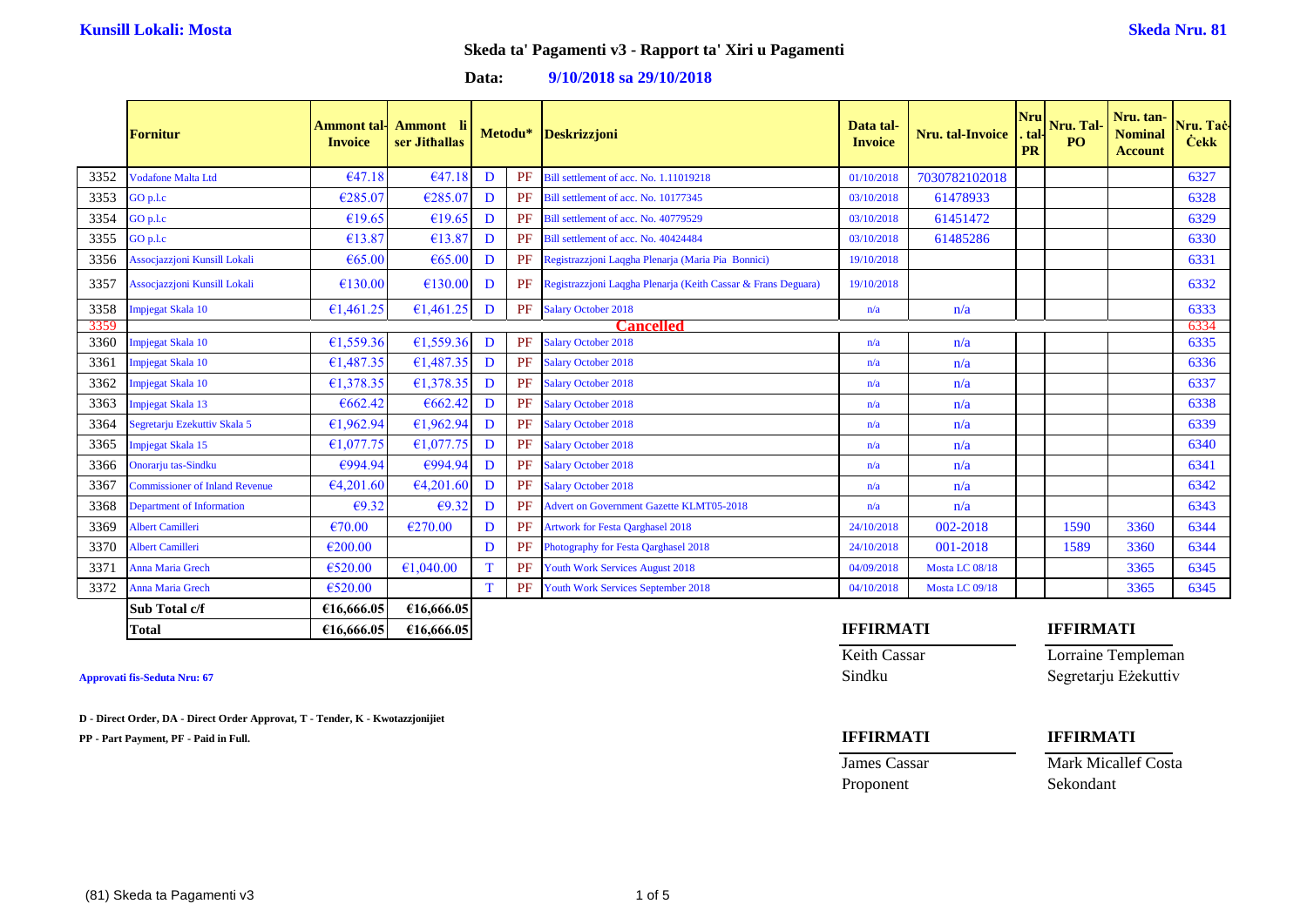### **Data: 9/10/2018 sa 29/10/2018**

|      | <b>Fornitur</b>                                | Ammont tal-<br><b>Invoice</b> | Ammont li<br>ser Jithallas |   |    | Metodu* Deskrizzjoni                                                                                                                                                                                                                                 | Data tal-<br><b>Invoice</b> | Nru. tal-Invoice | Nru<br>tal<br><b>PR</b> | Nru. tan-<br>Nru. Tal-<br><b>Nominal</b><br>P <sub>O</sub><br><b>Account</b> |          | Nru. Taċ-<br><b>Čekk</b> |
|------|------------------------------------------------|-------------------------------|----------------------------|---|----|------------------------------------------------------------------------------------------------------------------------------------------------------------------------------------------------------------------------------------------------------|-----------------------------|------------------|-------------------------|------------------------------------------------------------------------------|----------|--------------------------|
| 3373 | <b>Antoine Fenech</b>                          | €13,400.00                    | €13,400.00                 | K | PF | Street cleaning for the month of September 2018                                                                                                                                                                                                      | 30/09/2018                  | AF 786           |                         |                                                                              | 3051     | 6346                     |
| 3374 | <b>Bitmac Ltd</b>                              | €319.00                       | €319.00                    | D | PF | <b>IRR</b> bags & Black flex                                                                                                                                                                                                                         | 15/10/2018                  | 7951             |                         | 1613                                                                         | 2310/002 | 6347                     |
| 3375 | C. Agius - Flicks Productions                  | €630.00                       | €630.00                    | D | PF | Filming & Editing of 7 HD clips                                                                                                                                                                                                                      | 01/10/2018                  | 106              |                         | 1575                                                                         | 3361     | 6348                     |
| 3376 | C.S.D. Office Supplies                         | €233.64                       | €233.64                    | D | PF | Kobra Shredder +1 SS6 Strip cut - CD/CAR                                                                                                                                                                                                             | 19/10/2018                  | 8813             |                         | 1616                                                                         |          | 6349                     |
| 3377 | <b>Datatrak IT Services</b>                    | €14.12                        | €14.12                     | T | PF | Pre Region tickets LES May 2018                                                                                                                                                                                                                      | 31/05/2018                  | 1012420          |                         |                                                                              | 3610     | 6350                     |
| 3378 | Design & Technical Resources Ltd               | €292.64                       | €1,236.64                  | T | PF | Professional fees covering measurments of patching works as per<br>bill 22 (Job DR3407)                                                                                                                                                              | 17/09/2018                  | DG/201809110     |                         |                                                                              |          | 6351                     |
| 3379 | Design & Technical Resources Ltd               | €944.00                       |                            | т | PF | Professional fees covering preparation of drawings/submission of<br>DNO app. To PA & requests for clearance from Lands Authority of<br>rubble walls in Dawret il-Wied /Triq il-Lunzjata / Triq San Pawl tal<br>Qliegha & Vjal Ragusa (Job DR3428A-D) | 09/08/2018                  | DG/201808124     |                         |                                                                              |          | 6351                     |
| 3380 | Design & Technical Resources Ltd               | €103.00                       | €726.00                    | T | PF | Reimbursement of PA app. For full development of Public<br>convenience in Mosta Square (Job DR3420)                                                                                                                                                  | 16/10/2018                  | ER/1810 105      | WO 106-17               |                                                                              | 6352     |                          |
| 3381 | Design & Technical Resources Ltd               | €63.00                        |                            | т | PF | Reimbursement of DNO for replacement of playing field<br>equipment, Gnien Zokrija (Job DR3422)                                                                                                                                                       | 16/10/2018                  | ER/1810 106      | WO 107-17               |                                                                              |          | 6352                     |
| 3382 | Design & Technical Resources Ltd               | €63.00                        |                            | Т | PF | Reimbursement of DNO for resurfacing with printed concrete, Triq<br>Dun Mikiel Xerri (Job DR3423)                                                                                                                                                    | 16/10/2018                  | ER/1810 107      |                         | WO 012-18                                                                    |          | 6352                     |
| 3383 | Design & Technical Resources Ltd               | € $63.00$                     |                            | т | PF | Reimbursement of DNO for resurfacing with printed concrete, Triq<br>Charles J. Vassallo (Job DR3424)                                                                                                                                                 | 16/10/2018                  | ER/1810 108      |                         | WO 012-18                                                                    |          | 6352                     |
| 3384 | Design & Technical Resources Ltd               | € $63.00$                     |                            | т | PF | Reimbursement of DNO for replacement of parkour equipment,<br>Gnien Grognet de Vasse (Job DR3426)                                                                                                                                                    | 16/10/2018                  | ER/1810 109      |                         | WO 107-17                                                                    |          | 6352                     |
| 3385 | Design & Technical Resources Ltd               | €371.00                       |                            | T | PF | Reimbursement of PA app. For full development of restoration of 7<br>Niches and site plans (Job DR3429)                                                                                                                                              | 16/10/2018                  | ER/1810 110      |                         | WO 26/46-18                                                                  |          | 6352                     |
| 3386 | G.3.B Ltd                                      | €496.57                       | €471.74                    | т | PF | Upkeep of public convenience September 2018                                                                                                                                                                                                          | 29/09/2018                  | <b>MST12/18</b>  |                         |                                                                              | 3053     | 6353                     |
| 3387 | G.3.B Ltd                                      | $-624.83$                     |                            |   |    | Less 5% as per defaault notice 4/2018                                                                                                                                                                                                                | 11/09/2018                  | 39/1048/18/CC    |                         |                                                                              |          | 6353                     |
| 3388 | GO p.l.c                                       | €41.30                        | €41.30                     | D | PF | PABX Technical Call-out (Job sheet 3515)                                                                                                                                                                                                             | 17/10/2018                  | 109466           |                         |                                                                              | 7310     | 6354                     |
| 3389 | <b>Jimmy Muscat</b>                            | €1,560.00                     | €1,560.00                  | Т | PF | <b>Bulky refuse collection September 2018</b>                                                                                                                                                                                                        | 09/30/18                    | 009/18           |                         |                                                                              | 3042     | 6355                     |
| 3390 | <b>Joseph Grech obo Grech's Woodworks</b>      | €3,600.00                     | €3,600.00                  | D | PF | Reception desk & unit shelves including top glass                                                                                                                                                                                                    | 30/09/2018                  | 16               |                         | 1548                                                                         |          | 6356                     |
|      | $C_{\text{sub}}$ Tatal $\alpha$ <sup>(f)</sup> | 0.22.22.44                    | 622.22.44                  |   |    |                                                                                                                                                                                                                                                      |                             |                  |                         |                                                                              |          |                          |

| Sub Total c/f | E22.232.44 | E22.232.44 |                  |           |
|---------------|------------|------------|------------------|-----------|
| Sub Total b/f | €16,666.05 | €16,666,05 |                  |           |
| Total         | €38,898.49 | €38,898.49 | <b>IFFIRMATI</b> | IFFIRMATI |

**D - Direct Order, DA - Direct Order Approvat, T - Tender, K - Kwotazzjonijiet**

**PP - Part Payment, PF - Paid in Full. IFFIRMATI IFFIRMATI**

Keith Cassar Lorraine Templeman Approvati fis-Seduta Nru: 67<br>Sindku Segretarju Eżekuttiv

Proponent Sekondant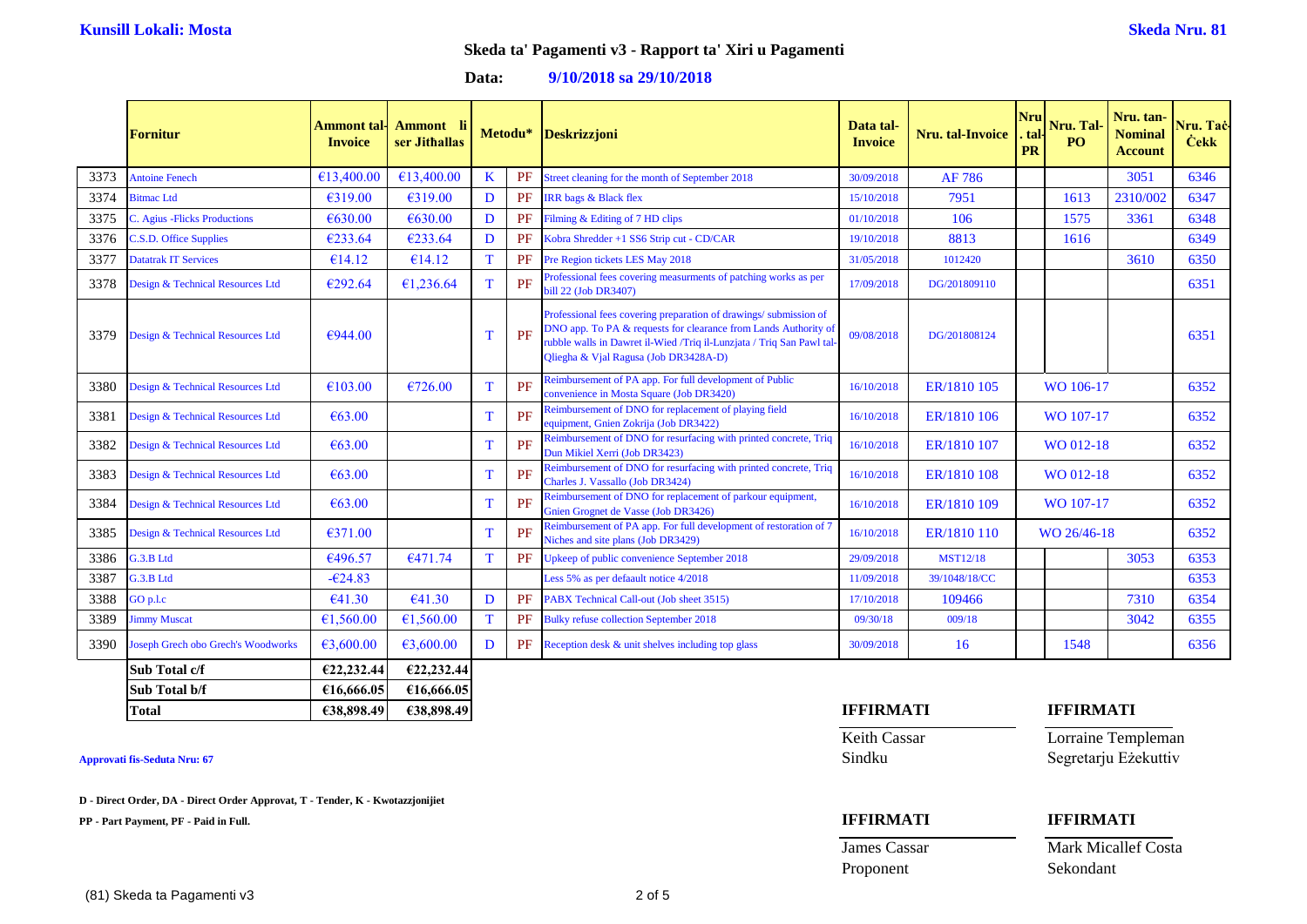### **Data: 9/10/2018 sa 29/10/2018**

|      | <b>Fornitur</b>               | <b>Ammont</b> tal-<br><b>Invoice</b> | Ammont li<br>ser Jithallas |             |    | Metodu* Deskrizzjoni                                                                    | Data tal-<br><b>Invoice</b> | Nru. tal-Invoice | <b>Nrul</b><br>. tal·l<br><b>PR</b> | Nru. Tal-<br>P <sub>O</sub> | Nru. tan-<br><b>Nominal</b><br><b>Account</b> | Nru. Tac-<br><b>Čekk</b> |
|------|-------------------------------|--------------------------------------|----------------------------|-------------|----|-----------------------------------------------------------------------------------------|-----------------------------|------------------|-------------------------------------|-----------------------------|-----------------------------------------------|--------------------------|
| 3391 | Klikk                         | €89.50                               | €788.50                    | D           | PF | Acer 19.5" monitor LCD                                                                  | 06/10/2018                  | 26288            |                                     | 1606                        |                                               | 6357                     |
| 3392 | Klikk                         | €699.00                              |                            | D           | PF | Rock Core 15 Desktop PC                                                                 | 05/10/2018                  | 26262            |                                     | 1604                        |                                               | 6357                     |
| 3393 | Koperattiva Tabelli u Sinjali | €249.20                              | £1,130.72                  |             | PF | Road markings (Job sheet 15916) Triq il-Mithna & Day Centre                             | 27/08/2018                  | 24595            |                                     | WO91-18                     |                                               | 6358                     |
| 3394 | Koperattiva Tabelli u Sinjali | €223.26                              |                            | T           | PF | Road markings (Job sheet 15918) Triq il-Fortizza, Triq Htajriet &<br>Triq 1-Isperanza   | 28/08/2018                  | 24596            |                                     | WO91/96-18                  |                                               | 6358                     |
| 3395 | Koperattiva Tabelli u Sinjali | €215.24                              |                            |             | PF | Road markings (Job sheet 15920) Triq Naggar, Triq Tonna, Triq<br>Salamone & Vjal Ragusa | 29/08/2018                  | 24597            |                                     | WO93-18                     |                                               | 6358                     |
| 3396 | Koperattiva Tabelli u Sinjali | €31.50                               |                            |             | PF | Road markings (Job sheet 15921) Vjal Ragusa (Pont)                                      | 29/08/2018                  | 24598            |                                     | WO93-18                     |                                               | 6358                     |
| 3397 | Koperattiva Tabelli u Sinjali | €411.52                              |                            | $\mathbf T$ | PF | Road markings (Job sheet 15922) Vjal Ragusa (Pont) & Triq il-<br><b>Mithna</b>          | 30/08/2018                  | 24602            |                                     | WO91/93-18                  |                                               | 6358                     |
| 3398 | <b>Lands Authority</b>        | €6,505.94                            | €6,505.94                  | D           | PF | P/O Mosta Civic Centre - Administratio offices 4/10/2018 -<br>3/10/2019                 | 01/10/2018                  | 1620012          |                                     |                             | 2400                                          | 6359                     |
| 3399 | <b>LESA</b>                   | €18.63                               | €18.63                     |             | PF | 10% administration fee for August 2018                                                  | 14/09/2018                  | Aug- $18$        |                                     |                             | 3600                                          | 6360                     |
| 3400 | <b>Micamed Ltd</b>            | €100.30                              | €100.30                    |             | PF | <b>Street Lighting Maintenance (W619)</b>                                               | 03/09/2018                  | 886              |                                     |                             | 3010                                          | 6361                     |
| 3401 | <b>Micamed Ltd</b>            | €23.60                               | €23.60                     |             | PF | <b>Street Lighting Maintenance (W891)</b>                                               | 05/09/2018                  | 891              |                                     |                             | 3010                                          | 6361                     |
| 3402 | <b>Micamed Ltd</b>            | €23.60                               | €23.60                     |             | PF | <b>Street Lighting Maintenance (T004)</b>                                               | 05/09/2018                  | 893              |                                     |                             | 3010                                          | 6361                     |
| 3403 | <b>Micamed Ltd</b>            | €82.60                               | €82.60                     |             | PF | <b>Street Lighting Maintenance (W853)</b>                                               | 05/09/2018                  | 897              |                                     |                             | 3010                                          | 6361                     |
| 3404 | <b>Micamed Ltd</b>            | €428.34                              | €428.34                    |             | PF | New Installation wall mounted (52, Triq Guzeppi Callus)                                 | 05/09/2018                  | 905              |                                     |                             | 3010                                          | 6361                     |
| 3405 | <b>Micamed Ltd</b>            | €404.74                              | €404.74                    |             | PF | New Installation wall mounted (Cosmoline, Triq il-Landier)                              | 05/09/2018                  | 906              |                                     |                             | 3010                                          | 6361                     |
|      | Sub Total c/f                 | €9,506.97                            | €9,506.97                  |             |    |                                                                                         |                             |                  |                                     |                             |                                               |                          |

| Sub Total c/f | €9,506.97  | €9,506.97  |  |                  |  |                  |  |
|---------------|------------|------------|--|------------------|--|------------------|--|
| Sub Total b/f | €38,898.49 | €38,898.49 |  |                  |  |                  |  |
| <b>Total</b>  | €48,405.46 | €48,405.46 |  | <b>IFFIRMATI</b> |  | <b>IFFIRMATI</b> |  |
|               |            |            |  |                  |  |                  |  |

### **Approvati fis-Seduta Nru: 67**

**D - Direct Order, DA - Direct Order Approvat, T - Tender, K - Kwotazzjonijiet**

**PP - Part Payment, PF - Paid in Full. IFFIRMATI IFFIRMATI**

| <b>IFFIRMATI</b> | <b>IFFIRMATI</b>     |
|------------------|----------------------|
| Keith Cassar     | Lorraine Templeman   |
| Sindku           | Segretarju Eżekuttiv |
|                  |                      |
| IEEIDMATI        | IEEIDMATI            |

Proponent Sekondant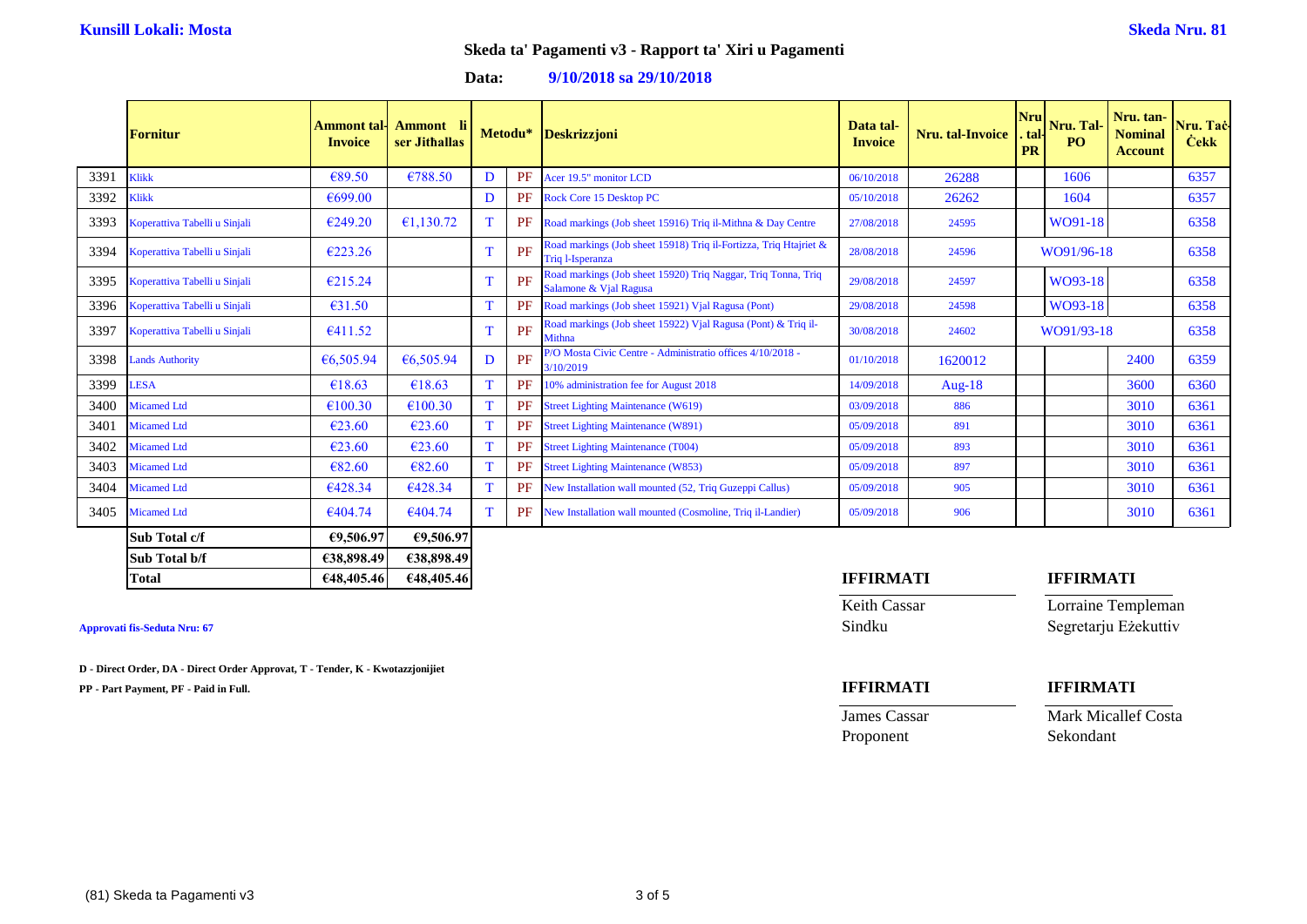### **Data: 9/10/2018 sa 29/10/2018**

|      | <b>Fornitur</b>    | Ammont tal·l<br><b>Invoice</b> | Ammont li<br>ser Jithallas |             | Metodu* | Deskrizzjoni                                                                                   | Data tal-<br><b>Invoice</b> | <b>Nru.</b> tal-Invoice | <b>Nru</b><br>. tal·l<br><b>PR</b> | Nru. Tal-<br>PO. | Nru. tan-<br><b>Nominal</b><br><b>Account</b> | Nru. Tac-<br><b>Čekk</b> |
|------|--------------------|--------------------------------|----------------------------|-------------|---------|------------------------------------------------------------------------------------------------|-----------------------------|-------------------------|------------------------------------|------------------|-----------------------------------------------|--------------------------|
| 3406 | <b>Micamed Ltd</b> | €469.64                        | €469.64                    |             | PF      | New Installation on an existing Enemalta pole (Triq Karlu<br>Darmanin c/w Triq Dun Ang Dingli) | 05/09/2018                  | 907                     |                                    |                  | 3010                                          | 6361                     |
| 3407 | <b>Micamed Ltd</b> | €23.60                         | €23.60                     |             | PF      | <b>Street Lighting Maintenance (T005)</b>                                                      | 05/09/2018                  | 912                     |                                    |                  | 3010                                          | 6361                     |
| 3408 | Micamed Ltd        | €97.94                         | €97.94                     |             | PF      | <b>Street Lighting Maintenance (C027)</b>                                                      | 05/09/2018                  | 913                     |                                    |                  | 3010                                          | 6361                     |
| 3409 | <b>Micamed Ltd</b> | €82.60                         | €82.60                     |             | PF      | <b>Street Lighting Maintenance (W398)</b>                                                      | 05/09/2018                  | 914                     |                                    |                  | 3010                                          | 6361                     |
| 3410 | <b>Micamed Ltd</b> | €53.10                         | €53.10                     | $\mathbf T$ | PF      | <b>Street Lighting Maintenance (W884)</b>                                                      | 05/09/2018                  | 915                     |                                    |                  | 3010                                          | 6361                     |
| 3411 | <b>Micamed Ltd</b> | €53.10                         | €53.10                     |             | PF      | <b>Street Lighting Maintenance (W189)</b>                                                      | 05/09/2018                  | 917                     |                                    |                  | 3010                                          | 6361                     |
| 3412 | <b>Micamed Ltd</b> | €33.04                         | €33.04                     |             | PF      | <b>Street Lighting Maintenance (W106)</b>                                                      | 05/09/2018                  | 919                     |                                    |                  | 3010                                          | 6361                     |
| 3413 | <b>Micamed Ltd</b> | $\epsilon$ <sub>0.00</sub>     | $\epsilon$ <sub>0.00</sub> |             | PF      | <b>Street Lighting Maintenance (W584)</b>                                                      | 06/09/2018                  | 931                     |                                    |                  | 3010                                          | 6361                     |
| 3414 | <b>Micamed Ltd</b> | €100.30                        | €100.30                    |             | PF      | <b>Street Lighting Maintenance (W586)</b>                                                      | 06/09/2018                  | 932                     |                                    |                  | 3010                                          | 6361                     |
| 3415 | <b>Micamed Ltd</b> | €123.90                        | €123.90                    |             | PF      | <b>Street Lighting Maintenance (L352)</b>                                                      | 06/09/2018                  | 934                     |                                    |                  | 3010                                          | 6361                     |
| 3416 | <b>Micamed Ltd</b> | €82.60                         | €82.60                     |             | PF      | <b>Street Lighting Maintenance (W722)</b>                                                      | 06/09/2018                  | 938                     |                                    |                  | 3010                                          | 6361                     |
| 3417 | <b>Micamed Ltd</b> | €82.60                         | €82.60                     |             | PF      | <b>Street Lighting Maintenance (W363)</b>                                                      | 06/09/2018                  | 950                     |                                    |                  | 3010                                          | 6361                     |
| 3418 | <b>Micamed Ltd</b> | $\epsilon$ <sub>0.00</sub>     | $\epsilon$ <sub>0.00</sub> |             | PF      | <b>Street Lighting Maintenance (W835)</b>                                                      | 06/09/2018                  | 953                     |                                    |                  | 3010                                          | 6361                     |
| 3419 | <b>Micamed Ltd</b> | €109.74                        | €109.74                    |             | PF      | <b>Street Lighting Maintenance (L335)</b>                                                      | 06/09/2018                  | 954                     |                                    |                  | 3010                                          | 6361                     |
| 3420 | <b>Micamed Ltd</b> | €531.00                        | €531.00                    |             | PF      | <b>Street Lighting Maintenance (W835)</b>                                                      | 06/09/2018                  | 975                     |                                    |                  | 3010                                          | 6361                     |
| 3421 | <b>Micamed Ltd</b> | €129.80                        | €129.80                    |             | PF      | <b>Street Lighting Maintenance (L351)</b>                                                      | 06/09/2018                  | 982                     |                                    |                  | 3010                                          | 6361                     |
| 3422 | <b>Micamed Ltd</b> | €82.60                         | €82.60                     |             | PF      | <b>Street Lighting Maintenance (W368)</b>                                                      | 06/09/2018                  | 998                     |                                    |                  | 3010                                          | 6361                     |
| 3423 | <b>Micamed Ltd</b> | €23.60                         | €23.60                     |             | PF      | <b>Street Lighting Maintenance (F001)</b>                                                      | 06/09/2018                  | 999                     |                                    |                  | 3010                                          | 6361                     |
|      | Sub Total c/f      | €2.079.16                      | E2,079.16                  |             |         |                                                                                                |                             |                         |                                    |                  |                                               |                          |
|      | Sub Total b/f      | €48,405.46                     | €48,405.46                 |             |         |                                                                                                |                             |                         |                                    |                  |                                               |                          |

| <b>Approvati fis-Seduta Nru: 67</b> |  |  |
|-------------------------------------|--|--|
|                                     |  |  |

**D - Direct Order, DA - Direct Order Approvat, T - Tender, K - Kwotazzjonijiet**

**PP - Part Payment, PF - Paid in Full. IFFIRMATI IFFIRMATI**

# **Total €50,484.62 €50,484.62 IFFIRMATI IFFIRMATI** Keith Cassar Lorraine Templeman **Approvati fis-Seduta Nru: 67** Sindku Segretarju Eżekuttiv

**James Cassar Mark Micallef Costa** Proponent Sekondant